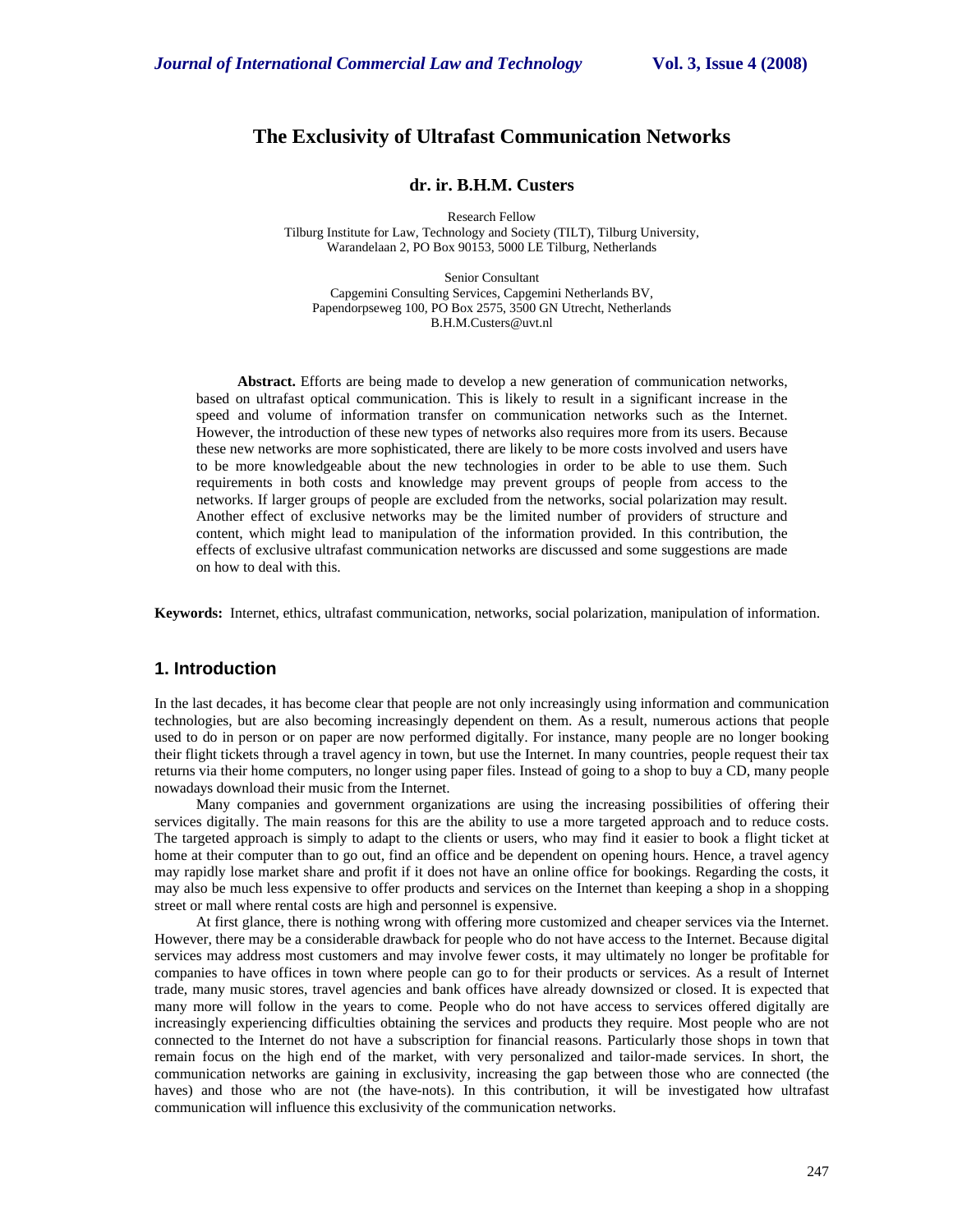In Section 2, we will discuss briefly the technological developments regarding ultrafast communication networks. In Section 3, the term exclusivity will be discussed in more detail. The main reasons for exclusivity, costs and knowledge will be investigated in Section 4. Exclusivity may result in social polarization and in manipulation of the information when there are only a limited number of providers of structure and content. This is dealt with in Section 5, while Section 6 offers conclusions and some suggestions on how to deal with these effects.

# **2. Ultrafast Communication Networks**

Technological change is exponential. According to Moore's Law, the number of transistors on an integrated circuit (a 'chip' or 'microchip') for minimum component costs doubles every 24 months (Schaller, 1997). This more or less implies that storage capacity doubles every two years or that data storage costs are reduced by fifty percent every two years. This empirical observation by Gordon Moore was made in 1965; by now, this doubling speed is approximately 18 months. Moore's Law deals with storage capacities, but similar observations are made for communication speed and volume. According to Gilder's Law, the total bandwidth availability of US communication systems has tripled every twelve months since the 1980s and will expand at the same rate for the next 30 years to come (Raessens, 2001).

Moore's Law is not only about making existing technologies more efficient. It also takes into account the new ideas and inventions in the field of information technology. The latest developments to increase the speed and volume of information transfer on communication networks are focused on changing from electronic communication to optical communication. This is likely to result in a significant increase in the speed and volume of information transfer on communication networks. This new type of communication is referred to as ultrafast communication, cf. (Miller, 2004).

In order to achieve all-optical networks, efforts are being made to develop and introduce optical communication hubs. Many fiber optic cables are already used for communicating optical signals over longer distances, but there are currently no optical alternatives for many electronic building blocks, such as flip flops, gates, buffers, memories, shift registers, and transistors.

Optical communication is not the only method for ultrafast communication. Wireless communication, using electromagnetic waves, is also considerably faster than electronic communication systems. The speed of wireless networks is often slowed down because wireless networks may involve electronic transmission at both ends of a data transmission. The development of all-optical building blocks will overcome this limitation for optical communication systems. Wireless systems are largely beyond the scope of this contribution, although this is a development that should not be ignored, particularly because it addresses the current limitations of fixed networks.

### **3. Exclusivity**

Although the introduction above may give a clue about what we mean with exclusivity, it is important to have a closer look at what exclusivity really involves. We consider this important because exclusivity is a term that is hard to grasp. It is even more difficult to qualify the degree of exclusivity of a particular network.

In this contribution, exclusivity is defined as an aggregated form of accessibility. Basically it can be stated that when I have access to the communication networks, I am included, and when I do not have access to the communication networks, I am excluded. Obviously this refers to the possibility of access, not the actual access. For instance, if a family has only one computer, the time of access will have to be divided somehow between the family members, but it is fair to state that all family members have access, even though it may be limited in time. Obviously this example becomes different if more people have to share one computer. Accessibility decreases considerably when people do not have Internet access at home, but only at Internet cafes. Internet access at work may be limited, as an employer may block particular pages or not grant Internet access at all.

Usually exclusivity is not a black or white situation, but a sliding scale. The skills of Internet users usually increase along with the amount of time spent using the Internet. However, there is a basic level of accessibility that can determine the exclusivity of a communication system. Take the example of filling out tax return forms. Minimum conditions for 'being included' in the digital service may include, for instance, two hours of Internet access at a private place. Not many people like to complete their tax return forms in an Internet café. Hence, without this minimum requirement, we consider people to be excluded, which is why tax authorities usually offer paper tax return forms as well.

However, exclusivity involves more than the frequency with which users can access communication systems and the time they can spend each time they have access. It is also about the number of people in society who have access. We are referring to situations in which many people have access for reasonable amounts of time (reasonable for completing the intended actions) with regular frequencies (regularly, so that no essential tasks remain undone), whereas others have not. If 90% of society has access and 10% has not, the latter group may feel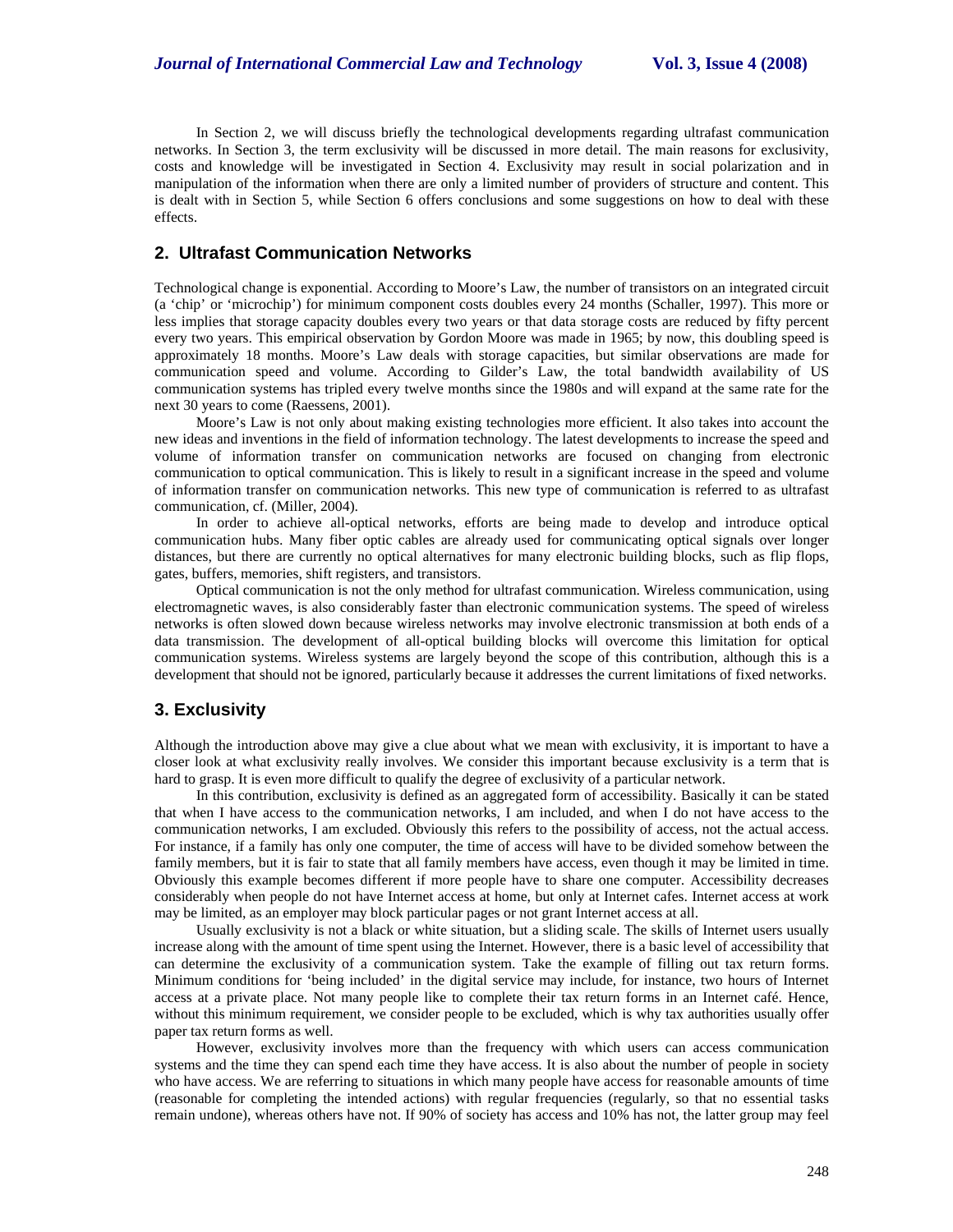increasingly excluded. It may be interesting to do research on whether such differences in accessibility may be caused by differences in social context. Nevertheless, even if social contexts do not affect accessibility, they definitely result from it. That is, if people have access to communication systems, they are able to form broader social contexts than people without such access. Limited communication usually results in more isolated positions. This may even have cumulative effects, as the people with access may be in a position to take initiatives to improve their socio-economic positions, whereas people without access may become increasingly dependent on others.

It is important to realize that exclusivity is closely related to the availability of alternatives. Digitally offered services are not exclusive as long as there is an alternative service such as human interaction, an office in town or a paper form that can be used instead of a digital one. However, as indicated above, these alternatives are disappearing rapidly in many sectors. In many cases, there is some critical mass: if a particular number of people have changed to the on-line service, it may no longer be interesting or profitable to offer the off-line service. Based on market freedom, suppliers may cease to offer services off-line. Companies usually have no legal obligation to continue these services.<sup>1</sup> Once the critical mass of digital users is reached, the alternatives cease to exist, rendering the network exclusive.

Exclusivity is thus a form of aggregated accessibility, qualified with time and frequency of access and critical mass of users. It remains difficult to assess the (degree of) exclusivity of a particular communication system. As we will describe below, ultrafast communication networks may cause increased exclusivity. However, we will focus firstly on the main reasons for exclusivity.

### **4. Reasons for Exclusivity**

What exactly is it that causes the difference between access and non-access on a larger scale? In this section, the two main reasons for exclusivity, i.e., costs and knowledge will be discussed. Obviously there are more reasons for people not having access to communication networks. For instance, network operators may refuse access to people who sabotaged the network in the past or, in extreme cases, people with dissenting opinions. However, we consider such cases of refusal to be too small to be significant to influence exclusivity. As mentioned in the previous section, exclusivity is about critical mass; therefore we investigate reasons that influence critical mass.

#### **Costs**

-

Probably the main barrier to access to most products and services, whether off-line or on-line, in modern societies is a financial one. Costs are often the main factor for people in deciding to purchase something. Access to communication networks is usually a product that has to be purchased. If costs are high, there will be fewer people who can afford to join the network. If costs are lower, more people will join.

It is for this reason that companies try to reduce access costs. A network is more valuable when more people are attached to it. What use is a phone, when there is no one else with a phone? This is known as Metcalfe's Law: the connections of a network increase in proportion to the square of the number of nodes. This has commonly been modified as: the value of a network increases in proportion to the square of the number of users (Martin, 2006). This is why most phone companies give away mobile phones for free. Obviously they do want to make money, so they sell subscriptions and add-on products. But basically they lower the barriers to access the network.

If a person has a limited budget, access to communication networks is usually not on the top of the priority list when it comes to purchases. Home, food and a minimum of clothing are obviously more basic needs. After these, communication devices may become an option. It is disputable whether mobile phones and Internet access are to be considered luxury goods. Some people have even suggested that they may be basic needs for people in modern societies. However, it may be fair to state that for those people whose budget is not exhausted after the basic needs, Internet access and a mobile phone have often more priority than luxury items like holidays, private cars and a second home. Obviously this is also related to the fact that network subscriptions are significantly cheaper than these luxury items, even though costs may accumulate considerably over time. When costs are a factor in network access, it may be that socio-economic groups with lower incomes more often lack access.

Costs of access may be different in the various stages of technological development. When a product is introduced, the first users, sometimes referred to as the early adapters, are often willing to pay for a product. They consider new technologies gadgets and are curious about them. However, when a technology is successful, larger numbers of people become interested. More demand often means higher prices. This is the stage in which a company has to earn most profit to compensate for its innovation costs. However, high prices and high demand often attract the attention of other companies, who will try to produce and market similar products. With increasing competition, margins (and hence prices) will decrease. Lower prices are usually possible, since large-

<sup>&</sup>lt;sup>1</sup> Note that this may be different for governments and public services.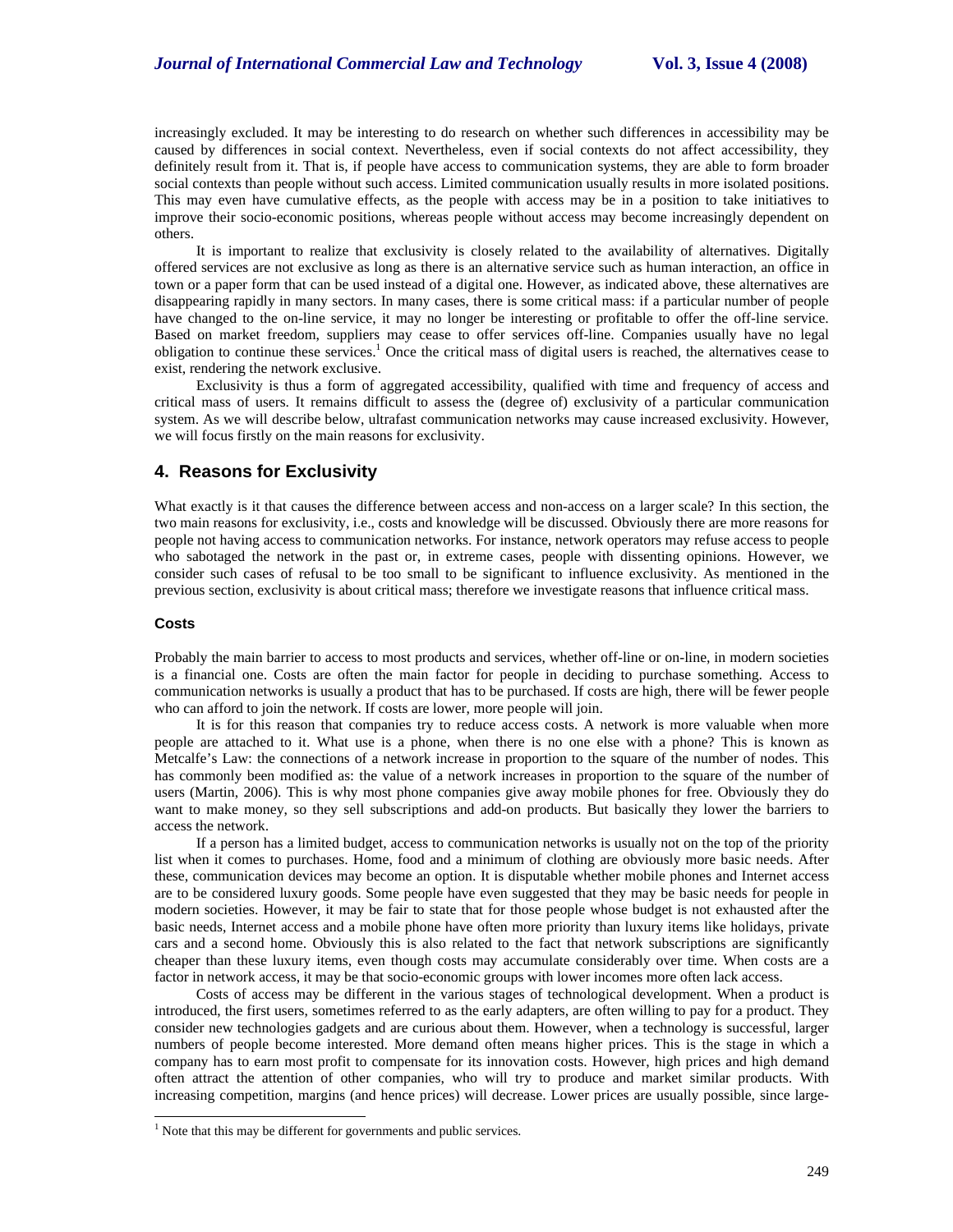scale production often offers a lower price per product. When prices are lower, more people will be able to afford the product and the market may grow towards saturation. In this stage, competition often starts focusing on other aspects, such as added functionalities and design, rather than price. Due to the variations in consumers' costs over time, the exclusivity of new networks may vary over time accordingly.

#### **Knowledge**

Costs are not the only reason for exclusivity. There is another reason, more closely attached to the technological sophistication of the problem at hand, that we will indicate with knowledge. By this we mean the basic knowledge a user has to have to be able to use the network for its designated purpose. A person who wants to navigate on the Internet has to know basic things like how a mouse works, how websites can be found, how clicking on links works. For a user, this may sound rather obvious and straightforward, but there is a plethora of examples of bewildered first-time users of new technologies.

When the first televisions were introduced, there were viewers who used to talk to the people on screen. The first microwave ovens were used to dry laundry. The first computers asked users to 'press any key', but users could not find a key on the keyboard reading 'any key'. Many first-time computer users moved the mouse on the screen rather than on the table. When voicemail on mobile phones is not recognized as a recorded voice, people start talking to it. These are only some of the obvious examples; there are many more.

The bottom line here is that users need to be educated in, get acquainted with and get used to new technologies. Sometimes this may require so much of the users that they are not able to use the new technology. Whereas driving a car may be within the reach of most users, flying a plane is beyond most people. Sending an email can be as difficult as flying a spaceship for people who have never seen a computer.

When a particular technology requires advanced knowledge and skills of users, this may inhibit particular (groups of) people to use that technology. For network technologies, this implies these people do not have access, unless they are taught how to use it and have the necessary abilities and skills. As a rule, this means that more advanced communication systems are more exclusive.

It should be noted that it may not only be the sophistication of the technology itself that may exclude people from using it, user-friendliness may also be a factor. Obviously most users consider their computer a black box and rarely open it themselves. Most car drivers cannot repair their car when it is broken, but this does not prevent them from driving it. However, it is not only the user-friendliness that counts. A cyclotron can be made user-friendly, but the majority of people do not have a clue what it is meant for.<sup>2</sup> In fact, most computer games are based on limited user-friendliness, so that the user can improve his tactics and skills concerning the technology at hand.

Furthermore it should be mentioned that the new network technologies not only require increased skills to operate the technologies, they also require increased skills in judging information content. Whereas there used to be a scarcity of information, nowadays there is often an abundance of information available. As a result, people may lack overview of the information and may not find what they are looking for. A Google search resulting in 10 million hits may be as useless as a search resulting in zero hits. In both cases, a new search has to be performed. The main aspect of assessing information content is related to the reliability of the information (Vedder and Wachbroit, 2003), (Vedder, 2005).

As there is a correlation between education levels and welfare, the knowledge factor may often go hand in hand with the costs factor, discussed in the previous subsection. Combining the two factors may result in a synergetic effect. Hence, access rates to networks may be particularly low in socio-economic groups with lower incomes and lower education levels, lower than may be expected on the basis of the separate factors. This effect can be self-enforcing, resulting in increased polarization in society.

### **5. Effects of Exclusivity**

The two main effects of exclusivity are social polarization and the risk of manipulation. Social polarization may be caused by the fact that some groups in society may have access to networks, whereas other groups may not. Limited access may also be the case for the suppliers of information. When there are only a limited number of suppliers of information, this may cause monopoly positions in which the suppliers of information might manipulate information.

### **Social Polarization**

Modern information and communication networks are not always easily accessible. Usually an access device is required, such as a computer, cell phone or TV. In addition, being on the network usually costs money. As a result,

<sup>&</sup>lt;sup>2</sup> A cyclotron is a particle accelerator used for scientific research in nuclear physics.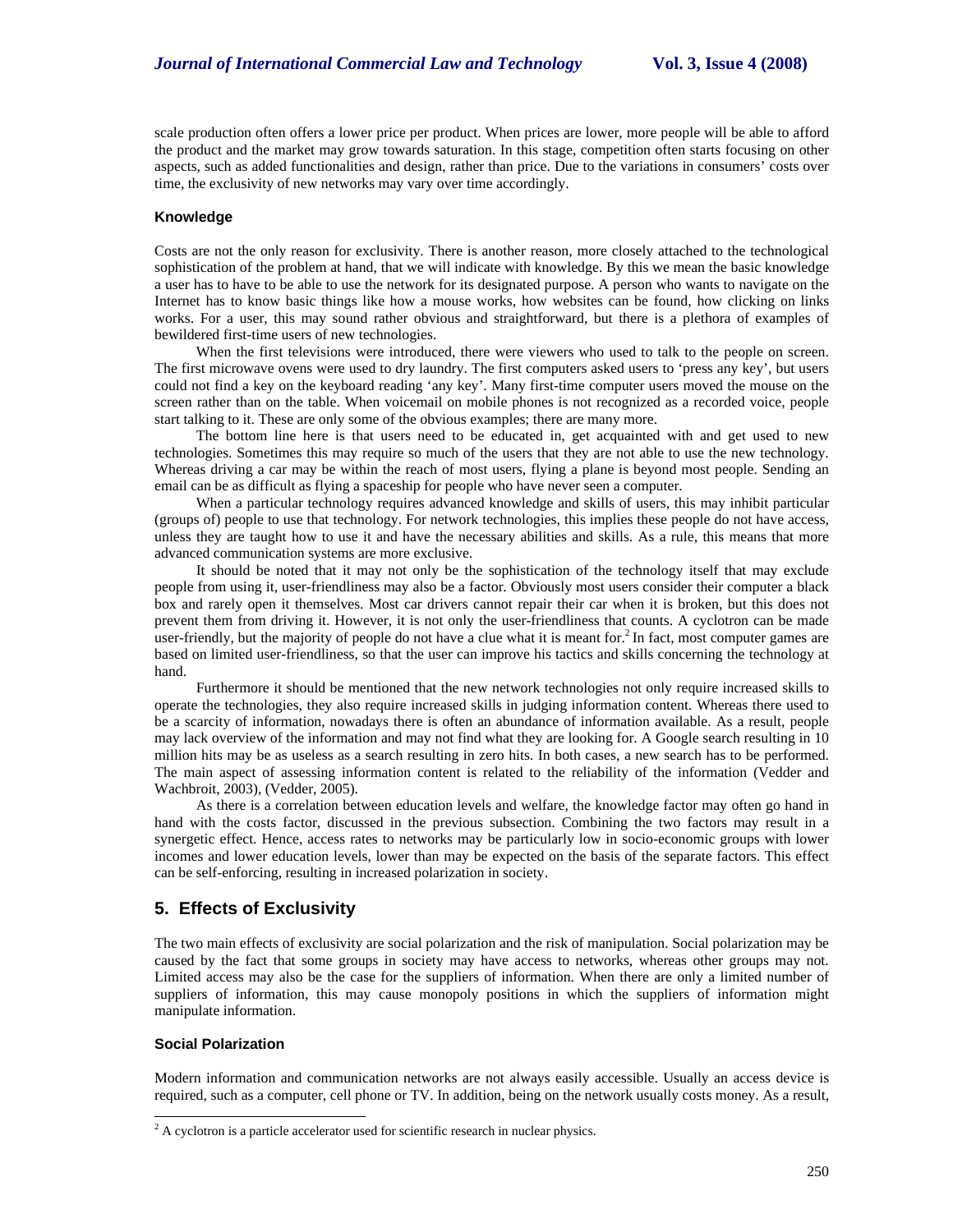there are many people in the world who lack the resources to actively use modern information and communication networks. Lack of access has aggregated effects (i.e., some groups having access and some groups not having access) and cumulative effects of access (i.e., some individuals never having access and some individuals always having access).

Ultrafast communication systems may influence the ways in which information is delivered and to whom. As a result, distributions of information may change due to ultrafast communication. Particularly when access to information is expensive, information may become exclusive to some people who may be able to pay for it. Others, for whom information is not affordable or those who are being denied information for other reasons, will be lacking access to this information. This may raise ethical and social concerns. Ultrafast optical communication systems are a typical example of a new sophisticated technology. In the early stages of introduction, it is likely to be expensive. After some time, when the technology becomes more and more common, it is likely that there will be decreasing costs to use the networks.

If there are no alternatives to ultrafast communication systems that make access to information considerably less expensive, this may result in social polarization. Similar to the current social division of people on this planet who have access to the Internet and those who have not, there may come into existence an exclusivity of ultrafast communication systems on a social-economic basis. This may typically result in cumulative effects for those affected. For instance, many companies are increasingly offering products and services on the Internet because this is less expensive. Typical examples are Internet banking or Internet shopping. People who have no access to the Internet for economic reasons are not able to buy the cheaper products or services. Instead, they are forced to use the more expensive off-line shops. This makes it even less likely they may get into a social-economic position that will grant them access to the Internet.

It is hard to predict whether there will be alternatives to ultrafast communication systems. At the moment, research is being done on other systems that have even more potential. Particularly nanotechnology and quantum computing are promising technologies. If these technologies are further developed, it is likely that they will build on or replace ultrafast optical communication systems. This may reduce the exclusivity of optical systems, but obviously these new technologies may be similarly exclusive.

Exclusion is not only a question of having access or not. For instance, the reliability of the information may be an aspect that adds value to information. Typically this may involve that more reliable information is more expensive. In some cases, information that provides a rough indication or overview may be sufficient but in some cases very detailed and accurate information may be required. However, when budgets are limited, this may result in choices for information and information providers with limited reliability. As a result, ultrafast communication systems may create a tendency to use cheaper information that may also be less reliable.

Technological developments are not going to be halted because some groups in society are not able to keep up with these developments. Nevertheless, there is a responsibility for those who are included in the networks to keep into account those who are excluded from the networks. In some cases, this may involve that functionalities are not only offered on the networks, but also in the off-line world. Obviously, for commercial purposes, this may be more difficult. Since it is unlikely that society will subsidize off-line transactions when on-line transactions are much cheaper, it may be expected that society is going to accept exclusivity as a fact of life.

#### **Risk of Manipulation**

The previous section dealt with exclusivity of networks from the perspective of users. However, with sophisticated technologies, it is likely that there will only be a limited number of suppliers of these technologies as well. Since technological innovation, research and development costs a lot of time and money, these processes are often shielded in order to allow companies to exploit their inventions. Particularly in the early stages of the introduction of a new product, there is usually only one supplier. This supplier tries to exploit its invention as much as possible, until, after some time, competition arises (see also Baxter, 1995). This usually occurs when patents expire or when the production process is revealed. The latter often results in copies, sometimes illegal ones in countries without patents. The first suppliers have a monopoly position that they may want to use for maximum benefit. Examples of this mechanism are abundant, for instance, for Coca Cola, for Microsoft and for most new medicines.

There is nothing wrong with a company trying to earn back its investments. However, a monopoly position might result in manipulations that may be qualified as abuse of the monopoly position. In 2004, Microsoft was fined almost € 500 million by the European Commission for abuse of their (almost) monopoly position (CNN, 2004). Microsoft settled other related conflicts for even higher amounts, such as with IBM ( $\epsilon$ 700 million), see Financial Times (2005) and Sun Microsystems ( $\epsilon$ 1.4 billion), se Financial Times (2004).

In such situations, suppliers of information play a different role from suppliers of regular products and technologies, because they can manipulate the information they provide. This is not merely a theoretical possibility, as the example of Internet search engine Google may show. In recent years, Google has become by far the most often used search engine. Google's search service uses a particular algorithm to provide information links on the Internet. However, the search results can easily be manipulated by Google. This happened when Google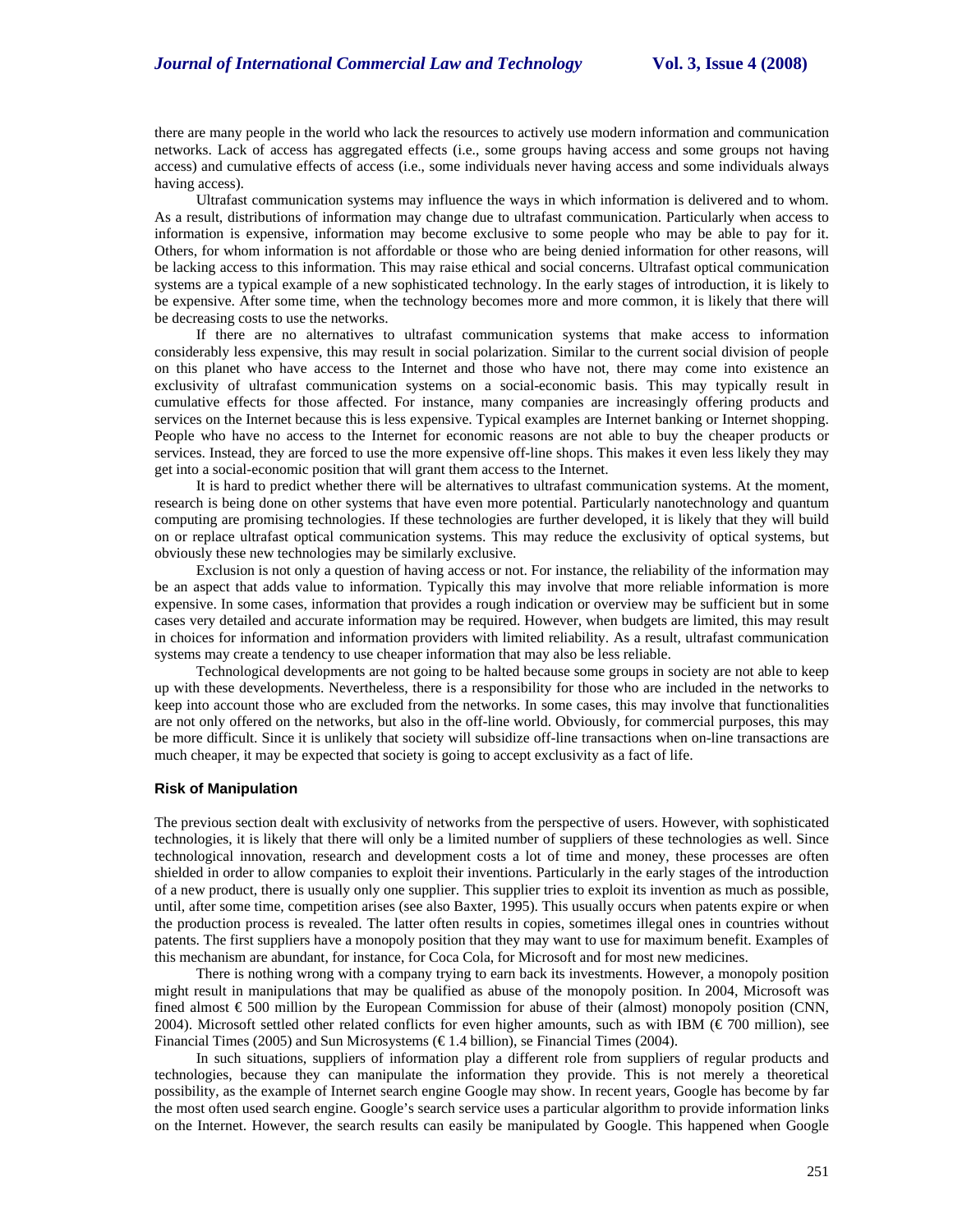started providing its services in China. The Chinese government had negotiated several conditions before granting Google a license. Particularly searches on politically sensitive subjects, such as human rights, Tibet, and Taiwan, were blocked. Furthermore, the secret service was informed on which computers (IP addresses) these searches were performed. Similar examples of Google blocking particular websites occurred in Germany and France regarding particular websites about Holocaust denial (Zittrain and Edelman, 2003).

Ultrafast communication systems may result in a new balance of information demand and supply. In such a market, the suppliers of information may manipulate information content. For instance, customization (sometimes referred to as personalization) is a way of providing particular products, services or information that a consumer (supposedly) wants. Manipulating the content of information may not only take place for financial reasons, but also for political ones. Particular information may be even censored, which may involve, for instance, deleting messages (partially or entirely) or changing the content. Obviously the controllers or providers of information may also use ultrafast communication systems for distributing their own messages, e.g., by means of spamming. Scenarios like these may lead to violations of freedom of speech, and excluded people may not be able to influence any further developments.

Apart from manipulating the content of information, system controllers may also manipulate the communication channels, i.e., influence who connects with whom. This is comparable to online cross-selling: when buying a particular book on the Internet, the bookseller usually provides titles of books that may interest you as well. In general, it is considered good service to provide additional titles, and the bookseller obviously intends to sell more books with this service. The same customization can be done with communication channels: people with similar interests can be advised to get into contact with each other. In this way, connections between particular individuals can be stimulated, but it is obviously also possible to prevent particular individuals from connecting to each other.

As indicated above, these scenarios, in which ultrafast communication systems replace existing means of communication, may affect freedoms of information and communication and possibilities of public control. When information is scrutinized and censored before it is made public on the communication networks, there is the risk that particular messages are not disseminated. The example of Google in China illustrates how freedom of speech may be limited in cases where the suppliers of information have a monopoly position. Particular information may be withheld from people without them being aware of it. Their inquiries may be registered, for instance by surveillance and prosecution authorities that may take subsequent action.

### **6. Conclusions**

Ultrafast communication networks are likely to introduce two barriers of access to users: costs and knowledge. These access barriers may result in excluding groups of people from access to these networks. In the early stages of introduction of new technological developments, it is likely that the costs will be kept low in order to get the critical number of users that communication networks usually require. After that, a profit has to be made to compensate investments, and costs will increase. Costs may decrease again after the introduction of more competition. Generally speaking, the number of users may depend on the costs involved and even though costs may be kept low, it is likely that there will always be groups (small or big) of people who are excluded. The same goes for the knowledge that is required from users of sophisticated networks. In general, older people seem to have more trouble adapting to the latest technological developments. New technologies may expect more of users regarding education levels and adapting to new concepts. This may also result in excluding some groups of people from access to communication networks.

When larger groups of people are excluded from the networks, this may cause social polarization between those who are included and those who are excluded. Another effect of exclusive networks may be the limited number of providers of structure and content, which may lead to manipulation of the information provided.

Here we will offer three suggestions that may help to deal with these effects of the exclusivity of ultrafast communication networks. The first and second are aimed to decrease the exclusivity of the networks by addressing the access barriers, the third addresses alternatives to exclusive networks:

- Remove the costs barrier. The first reason for exclusivity is the cost involved. There may be several ways to remove this barrier. For instance, the costs may be compensated, or free access points, such as in libraries, may be provided.
- Remove the knowledge barrier. The second reason for exclusivity is the knowledge required. There may be several ways to remove this barrier. For instance, by educating these groups and by providing more user-friendly access points.
- Ensure off-line alternatives for basic needs. Some networks will be exclusive when the barriers above cannot be removed. For most commercial networks, this is not necessarily a problem. It may become a problem when there are basic needs involved for the users. Booking a flight ticket is generally not